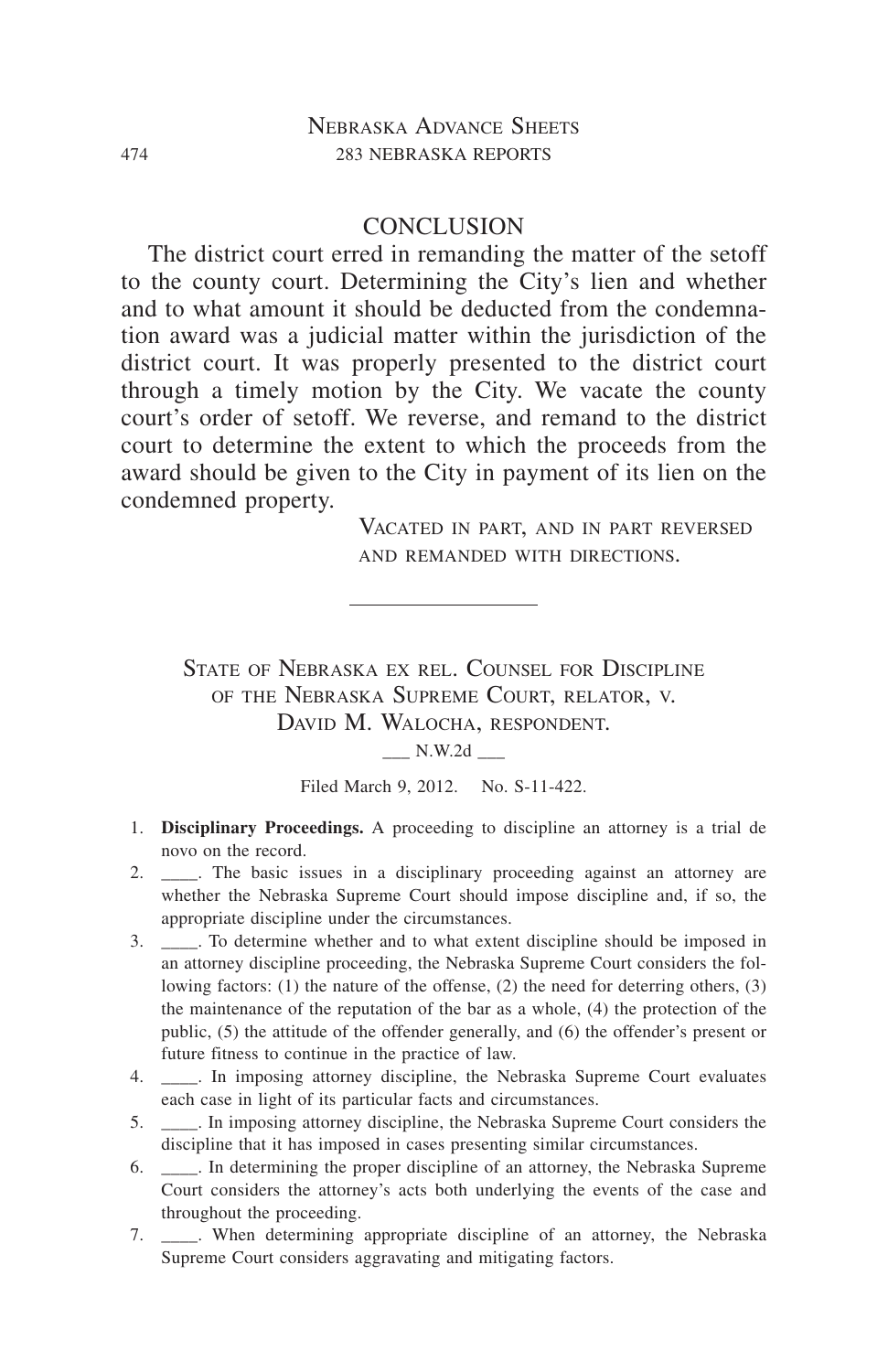8. Because cumulative acts of attorney misconduct are distinguishable from isolated incidents, they justify more serious sanctions. Cumulative acts of misconduct can, and often do, lead to disbarment.

Original action. Judgment of disbarment.

Kent L. Frobish, Assistant Counsel for Discipline, for relator.

Robb N. Gage for respondent.

HEAVICAN, C.J., WRIGHT, CONNOLLY, STEPHAN, MCCORMACK, and Miller-Lerman, JJ.

PER CURIAM.

The Counsel for Discipline filed formal charges against David M. Walocha, accusing him of practicing law for over a decade on a suspended license. The Counsel for Discipline asks that we disbar Walocha. Because we conclude that no other sanction adequately disciplines Walocha for his years of violations, we disbar him.

## BACKGROUND

All we have before us are the formal charges filed by the Counsel for Discipline and Walocha's admissions to them. Walocha has admitted all of the formal charges that the Counsel for Discipline has alleged against him. The Counsel for Discipline moved for judgment on the pleadings.<sup>1</sup> The only issue before us is the appropriate sanction.

Walocha was admitted to the bar on September 22, 1994. On June 21, 1996, however, we suspended his license for failure to pay his bar dues. We never reinstated it.

Nevertheless, beginning in 1998 and continuing through 2011, Walocha engaged in the practice of law. He entered appearances in at least 65 criminal cases in Douglas County, Nebraska. At least one of these cases involved felony charges. He provided legal advice and charged his clients fees for his appearances. Further, in pleadings he filed, he represented himself to be a licensed attorney—which was not true.

<sup>&</sup>lt;sup>1</sup> See Neb. Ct. R. § 3-310(I).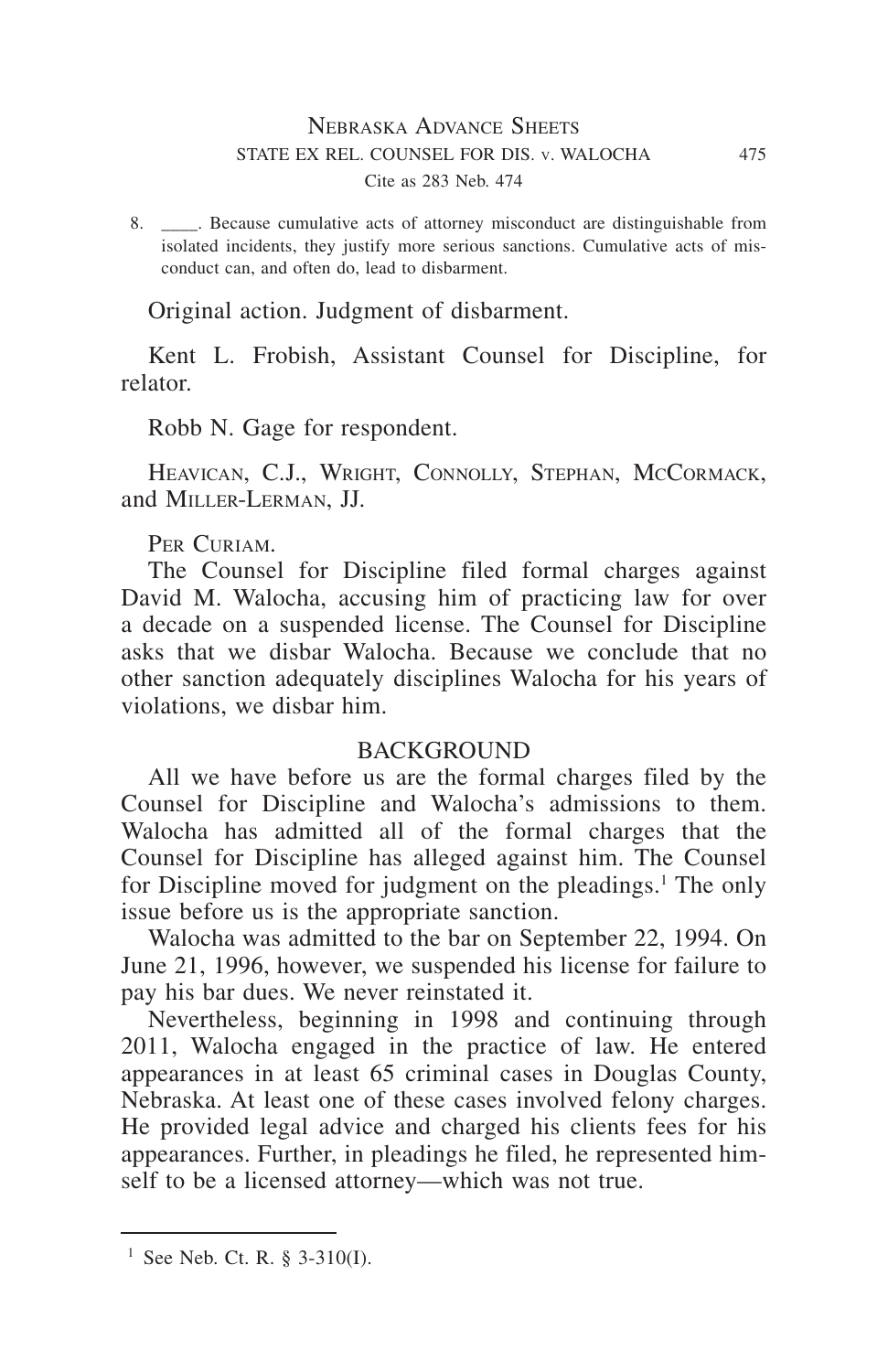## STANDARD OF REVIEW

[1] A proceeding to discipline an attorney is a trial de novo on the record  $2$ 

## ANALYSIS

[2,3] The basic issues in a disciplinary proceeding against an attorney are whether we should impose discipline and, if so, the appropriate discipline under the circumstances.<sup>3</sup> To determine whether and to what extent discipline should be imposed in an attorney discipline proceeding, we consider the following factors: (1) the nature of the offense, (2) the need for deterring others, (3) the maintenance of the reputation of the bar as a whole, (4) the protection of the public, (5) the attitude of the offender generally, and (6) the offender's present or future fitness to continue in the practice of law.4

[4-6] In imposing attorney discipline, we evaluate each case in light of its particular facts and circumstances.<sup>5</sup> But we consider the discipline that we imposed in cases presenting similar circumstances.6 And in determining the proper discipline of an attorney, we consider the attorney's acts both underlying the events of the case and throughout the proceeding.<sup>7</sup>

[7,8] When determining appropriate discipline, we consider aggravating and mitigating factors.<sup>8</sup> Because cumulative acts of attorney misconduct are distinguishable from isolated incidents, they justify more serious sanctions.<sup>9</sup> "Cumulative acts of misconduct can, and often do, lead to disbarment.'"10

- <sup>7</sup> *Id.*
- <sup>8</sup> *Id.*
- <sup>9</sup> *Id.*

<sup>2</sup> *State ex rel. Counsel for Dis. v. Switzer*, 280 Neb. 815, 790 N.W.2d 433 (2010).

<sup>3</sup> *Id.*

<sup>4</sup> *Id.*

<sup>5</sup> *Id.*

<sup>6</sup> See *id.*

<sup>10</sup> *Id.* at 822, 790 N.W.2d at 439, quoting *State ex rel. Counsel for Dis. v. Carbullido*, 278 Neb. 721, 773 N.W.2d 141 (2009).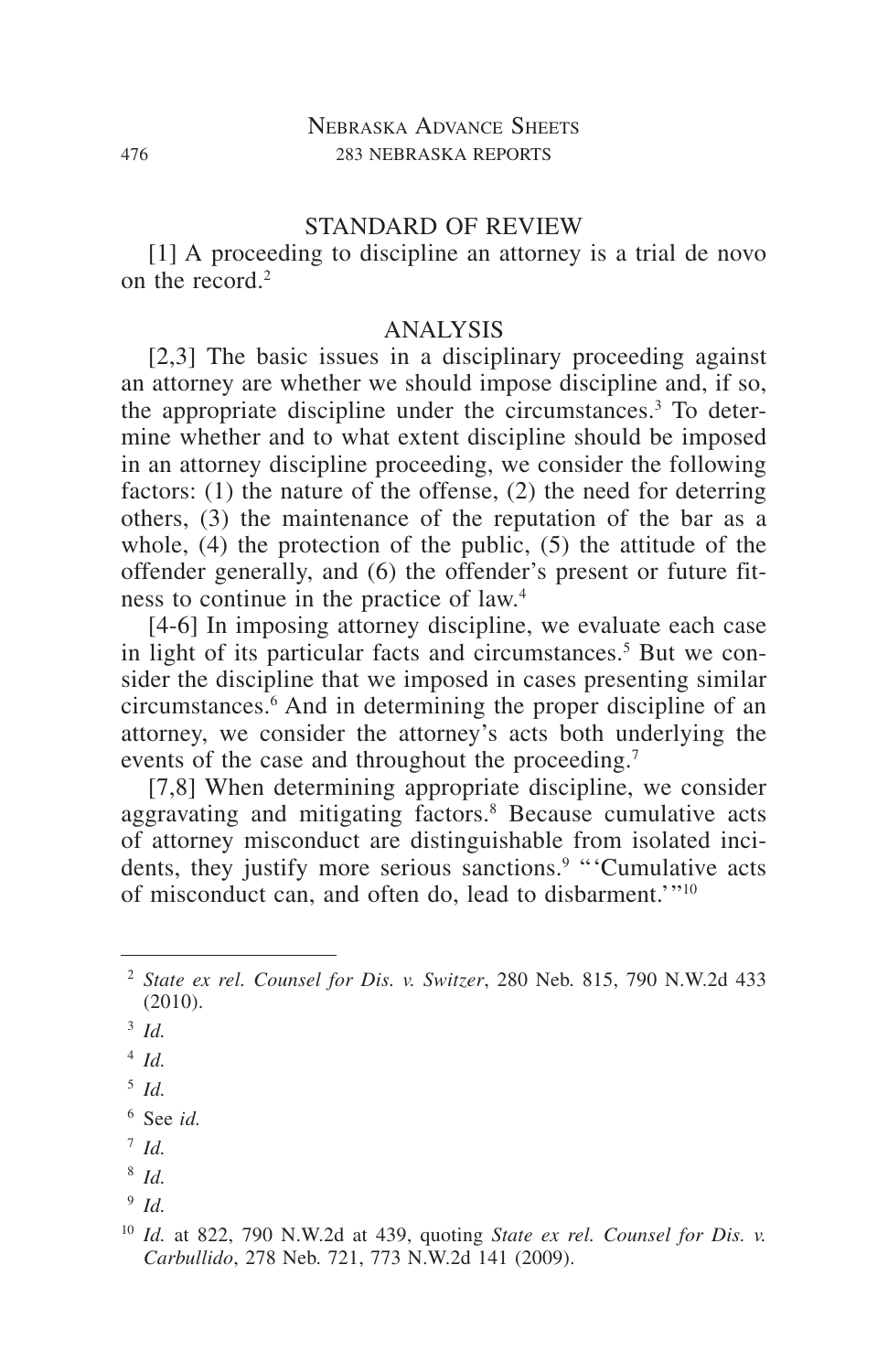As mentioned, Walocha's misconduct spans over a decade. In fact, his violations occurred under two separate codes of ethics. His violations before September 1, 2005, constituted violations of his oath of office as an attorney; Neb. Rev. Stat. § 7-101 (Reissue 2007), which is a statute imposing a criminal sanction for the unauthorized practice of law; and the following provisions of the Code of Professional Responsibility: Canon 1, DR 1-102 (attorney misconduct), Canon 3, DR 3-101 (unauthorized practice of law), and Canon 7, DR 7-102.

His violations after September 1, 2005, again constituted violations of his oath of office; § 7-101; and certain provisions of the Nebraska Rules of Professional Conduct we adopted in 2005,11 namely, Neb. Ct. R. of Prof. Cond. §§ 3-505.5 (rev. 2012) (unauthorized practice of law) and 3-508.4 (attorney misconduct).

The only allegations the Counsel for Discipline alleges against Walocha are that he practiced law during suspension. As mentioned, an important part of determining what discipline to impose is to consider the discipline we have imposed in similar circumstances. We generally, but not always, disbar attorneys who continue to practice law despite their suspensions.<sup>12</sup> Walocha argues that some of these cited cases involved other unethical conduct in addition to practicing on a suspended license. His stress on the particular facts of each case is well placed, as we evaluate each case in light of its particular facts and circumstances.<sup>13</sup>

Nonetheless, we do not think the differences between this case and our earlier cases are sufficient to lead to a different

<sup>11</sup> See *State ex rel. Counsel for Dis. v. Thew*, 281 Neb. 171, 794 N.W.2d 412 (2011).

<sup>12</sup> See, *Switzer, supra* note 2; *Carbullido, supra* note 10; *State ex rel. Counsel for Dis. v. Villarreal*, 267 Neb. 353, 673 N.W.2d 889 (2004); *State ex rel. NSBA v. Stansel*, 248 Neb. 63, 531 N.W.2d 927 (1995); *State ex rel. NSBA v. Schafer*, 234 Neb. 862, 453 N.W.2d 389 (1990); *State ex rel. NSBA v. Frank*, 219 Neb. 271, 363 N.W.2d 139 (1985); *State ex rel. NSBA v. Thierstein*, 218 Neb. 603, 357 N.W.2d 442 (1984). But see, *State ex rel. Counsel for Dis. v. Frye*, 278 Neb. 527, 771 N.W.2d 571 (2009); *State ex rel. NSBA v. Garvey*, 235 Neb. 737, 457 N.W.2d 297 (1990); *State ex rel. NSBA v. Schafer*, 227 Neb. 449, 418 N.W.2d 228 (1988).

<sup>13</sup> See *Switzer, supra* note 2.